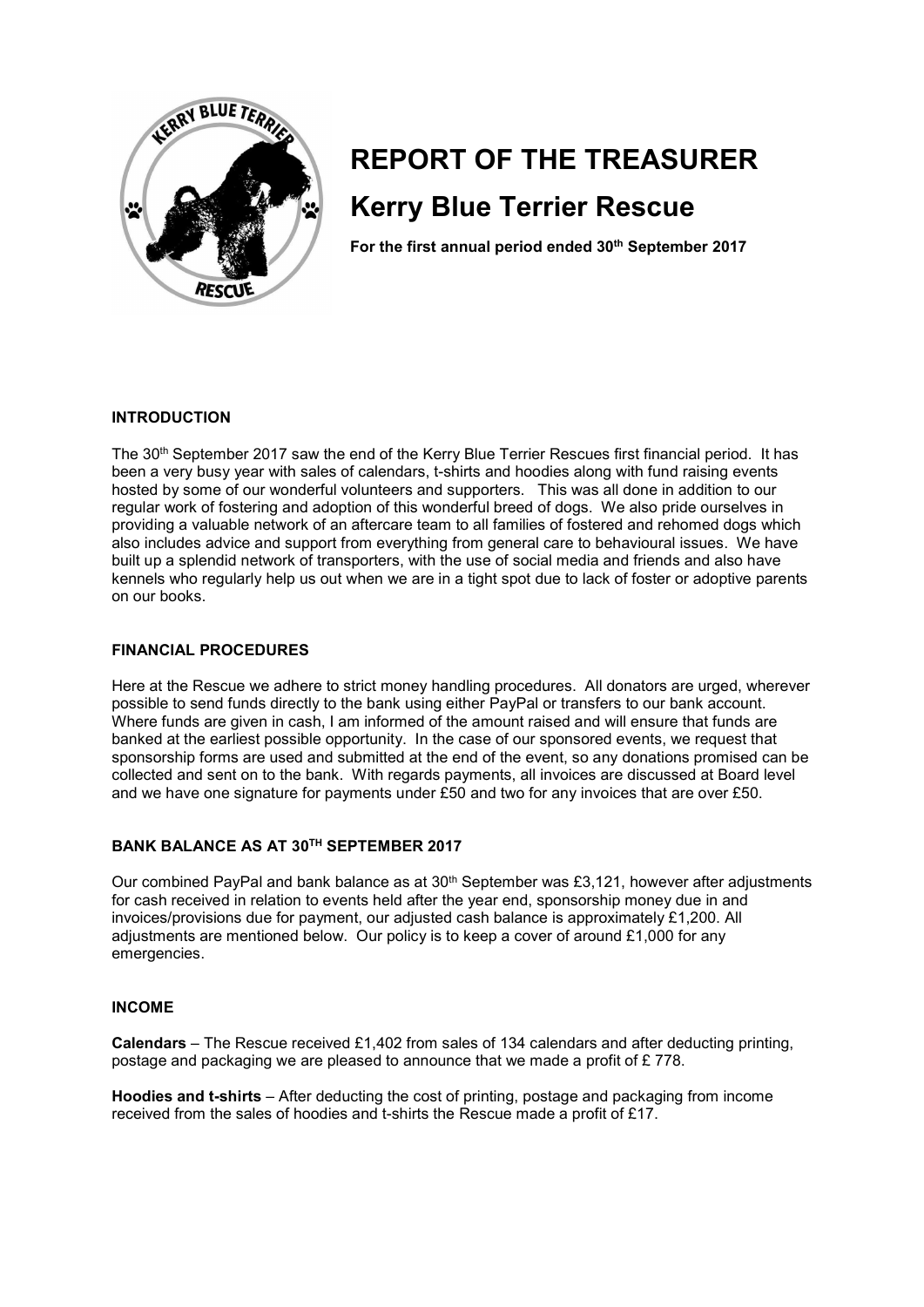

#### **INCOME - continued**

**Discount donations** - The Rescue has a few supporters who very kindly send us funds based on a percentage of their sales. As at 30<sup>th</sup> September we have received £57 from our "Friends of the Rescue".

**Easy fundraising** – The Rescue has an account set up with Easyfundraising and as at 30<sup>th</sup> September thanks to those supporters who have set up accounts the Rescue has made nearly £210.

**Events and sponsorships** – In respect of events held before the 30<sup>th</sup> September the Rescue has been pledged the sum of £800. All funds received in respect of events and sponsorships held after the 30<sup>th</sup> September have been excluded. The adjusted cash balance mentioned at the beginning of this report £ 1,200 reflects this treatment.

**Donations** – We have been completely blown away by the kindness and generosity in respect to the amounts people have donated. As at  $30<sup>th</sup>$  September the Rescue has received just over £4,600 in donations. This is completely separate from all of the categories mentioned above. We have been the recipients of donations from people who have: -

- $\bullet$  given up their dogs
- adopted dogs from the Rescue
- been moved by one or more of the many heart-breaking tales that have been shared
- $\bullet$  had sales of private items
- had raffles
- been to events and sold handmade items
- enjoyed the experience of fostering
- wanted to pay for costs that go towards the legal side of maintaining the Rescue

And, of course, we are unable to quantify the amount of money that our wonderful foster parents and transporters have spent, the majority of which have never asked for a penny of reimbursement.

#### **EXPENDITURE**

**Vets expenses** – The Rescue has spent nearly £1,893 as at 30th September and a further adjustment has to be made for invoices that we know are in the process of being issued but have not yet been paid. Taking into account these outstanding invoices the adjusted cash figure for vets' fees is therefore £2,220. Whenever it has been possible the Rescue has used vets who are sympathetic to our cause and who offer discounts. Foster parents tend to use the vets with whom they already have a good working relationship with and they too have managed to obtain discounts when it has been feasible. Whenever vets are involved, and where it is possible, we ask for an estimate for treatment and every case is discussed, both on a financial level and a treatment level, between ourselves to establish the best care package for the dog.